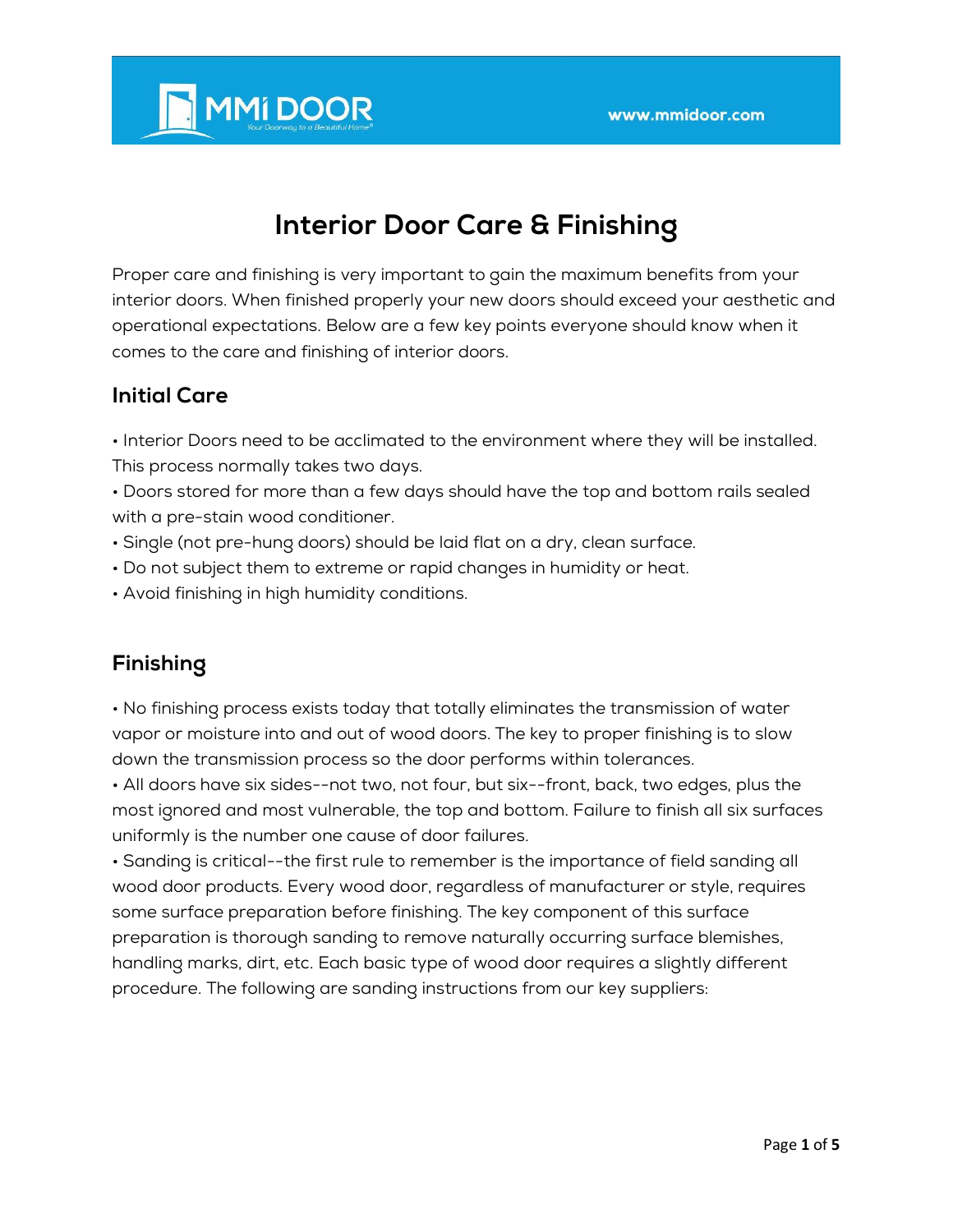

#### **Molded Doors**

Before finishing, lightly sand a primed molded door with 220-grit sandpaper. Blow off all dust, sand lightly between finish coats with 320-grit sandpaper. Remove sanding dust with tack cloth before applying your finish.

## **Wood Flush Doors**

Lightly sand the face of the door just enough to remove handling marks using 100-grit sandpaper. Avoid spot sanding and using too fine of sandpaper. This can close the grain and cause staining problems such as light spots. Note the veneer is approximately 1/100 of an inch thick on a 4-ply skin. DO NOT OVER SAND. Remove sanding dust with tack cloth before applying your finish.

#### **Wood Panel Doors**

Before finishing, sand the entire door thoroughly with 150 or 180-grit sandpaper. This will remove handling marks, surface blemishes, cross grain scratches, drag marks, surface oil and dirt, thus allowing a more consistent finish. When sanding, always follow the direction of the grain to avoid cross-grain scratches. Remove sanding dust with tack cloth before applying your finish.

# **How to Paint an Interior Door**

#### **Supplies Required:**

- High Quality Primer Approx. 1 Quart (For wood doors oil based primer only,
- for molded and MDF doors latex primer is OK.)
- High Quality Paint Approx. 1 Quart (For wood doors oil based paint only, for molded and MDF doors - latex paint is OK.)
- High Quality, Synthetic Bristle Paint Brush
- Painter's Tape
- Sandpaper (Molded Doors 220 & 320 Grit, Wood Flush Doors 100 Grit,
- Wood Panel Doors 150 or 180 Grit)
- Cotton Cloth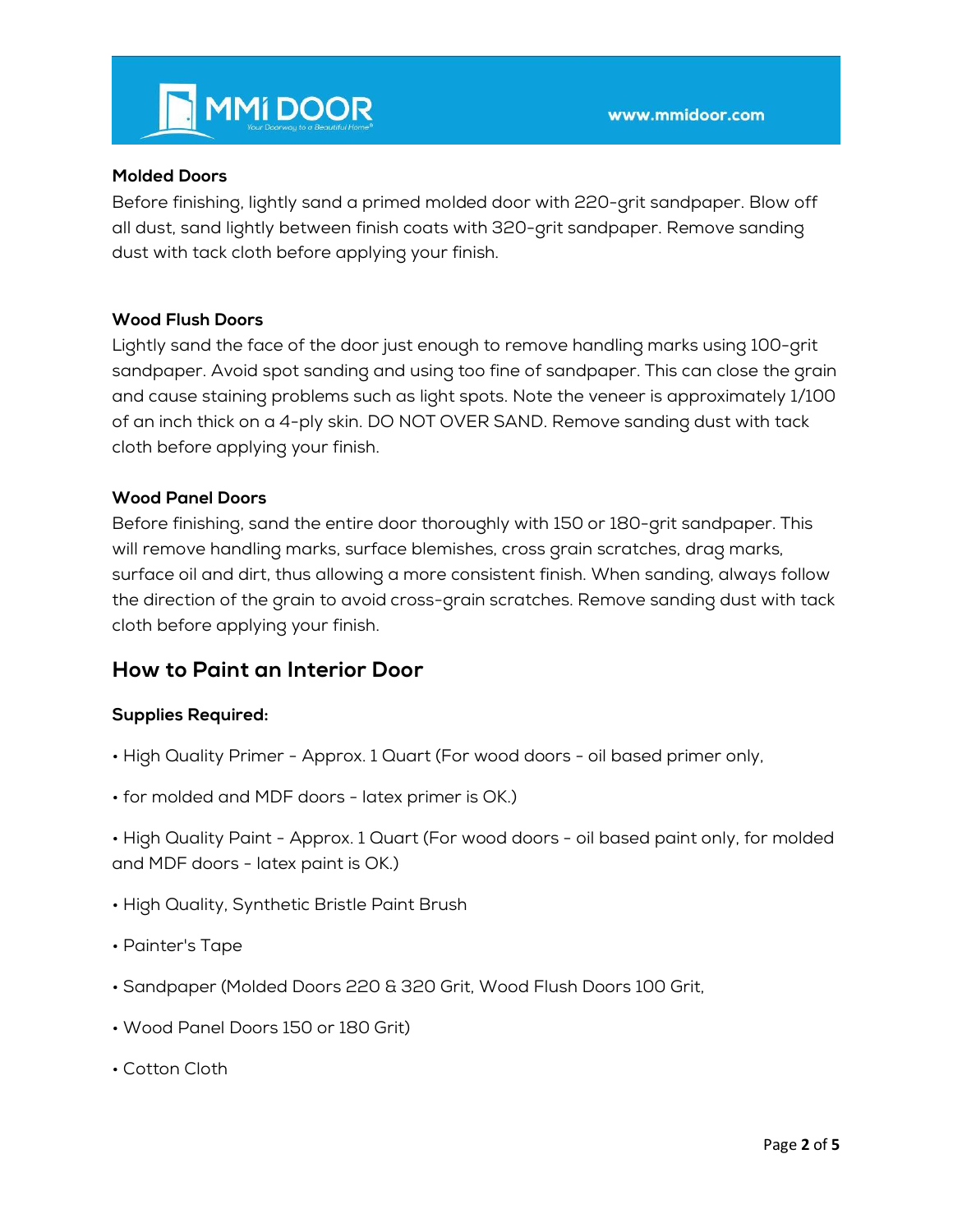

• Elastomeric or Polyurethane Caulk (To ensure that the door unit is properly caulked and all fastener holes are filled.)

## **Step #1**

Ensure the door unit is properly caulked per installation instructions. If necessary, set and fill all fastener holes. Ensure all caulking is fully cured before proceeding to the next step.

## **Step #2**

Remove or mask off all hardware prior to painting.

#### **Step #3**

Lightly scuff sand the door and jamb per above sanding instructions.

## **Step #4**

Wipe the door with a clean cotton cloth.

## **Step #5**

Apply a quality primer according to manufacturer's instructions. Note: Make sure all six sides - front, back, edges, top and bottom - receive the same uniform coverage.

#### **Step #6**

Apply 2 coats of a quality paint according to manufacturer's instructions. For wood and molded panel doors, always follow the grain of the door. Paint the panels first then the stiles and rails. Allow the door to dry completely between coats Note: Make sure all six sides - front, back, edges, top and bottom - receive the same uniform coverage.

#### **Step #7**

Allow the paint to dry completely before unmasking and installing hardware.

# **How to Stain an Interior Door**

#### **Supplies Required:**

- High Quality Oil Based Pre-Stain Wood Conditioner
- High Quality Oil Based Stain\* Approx. 1 Quart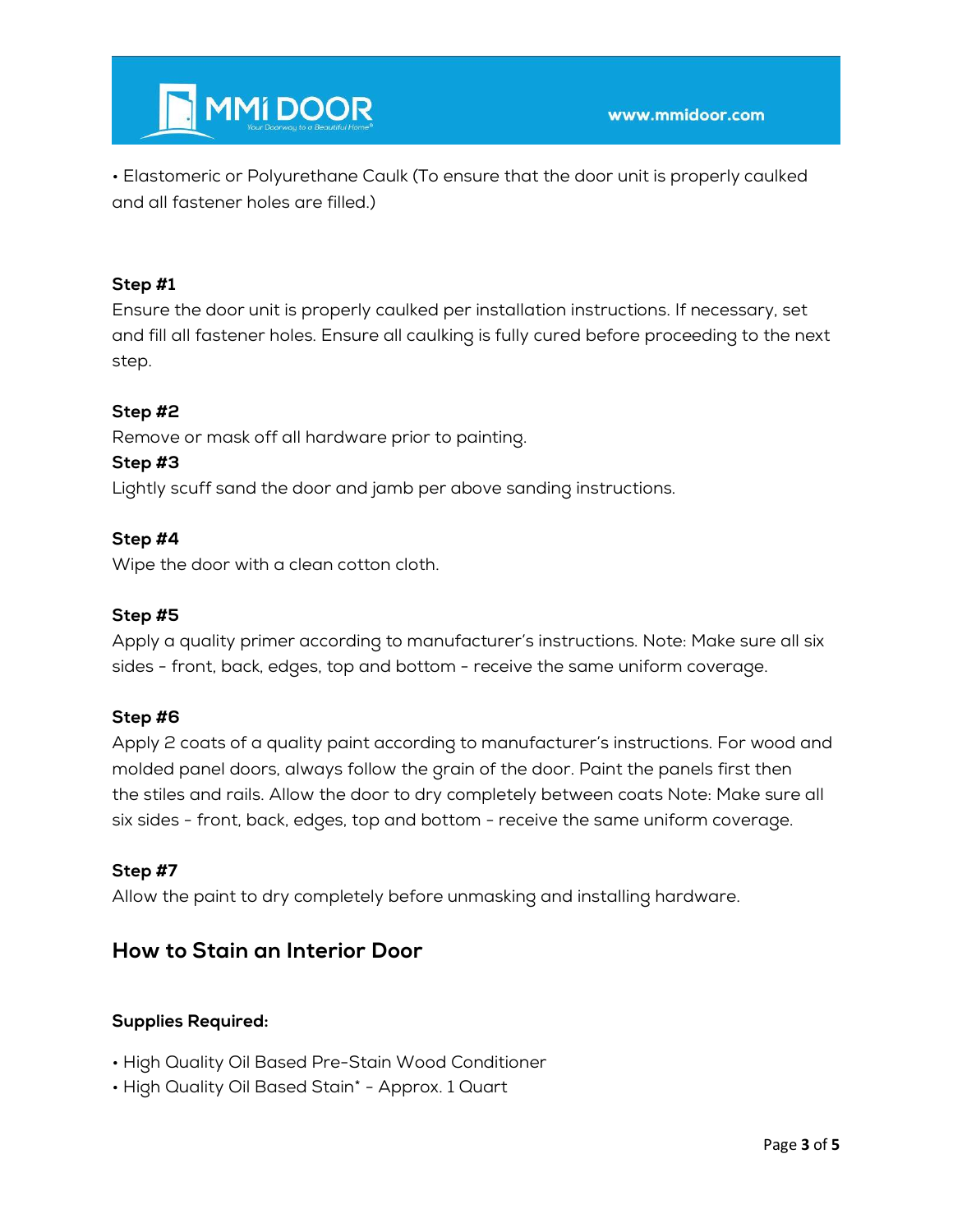

- High Quality Oil Based Polyurethane\* Approx. 1 Quart
- (Oil based products are recommended for interior wood veneered doors. Water based products can raise the grain and cause multiple moisture related problems.)
- White China Bristle Paint Brush
- Painter's Tape
- Sandpaper (Molded Doors 220 & 320 Grit, Wood Flush Doors 100 Grit,
- Wood Panel Doors 150 or 180 Grit)
- Cotton Cloth
- Tack Cloth
- Elastomeric or Polyurethane Caulk (To ensure that the door unit is properly caulked and all fastener holes are filled.)

\*You may substitute an Oil Based Stain/Clear Top Coat 1 Step Product for the Stain and Polyurethane.

# **Step #1**

Ensure the door unit is properly caulked per installation instructions. If necessary, set and fill all fastener holes. Ensure all caulking is fully cured before proceeding to the next step.

# **Step #2**

Remove or mask off all hardware prior to staining.

# **Step #3**

Lightly scuff sand (220 Grit Sandpaper) the door and jamb per above sanding instructions.

# **Step #4**

Wipe the door with a clean cotton cloth.

#### **Step #5**

Apply an oil-based pre-stain wood conditioner to promote uniform stain coverage and minimize sharp color contrasts that can occur in wood veneer doors. Allow to dry per manufacturer's instructions. Note: Make sure all six sides - front, back, edges, top and bottom - receive the same uniform coverage.